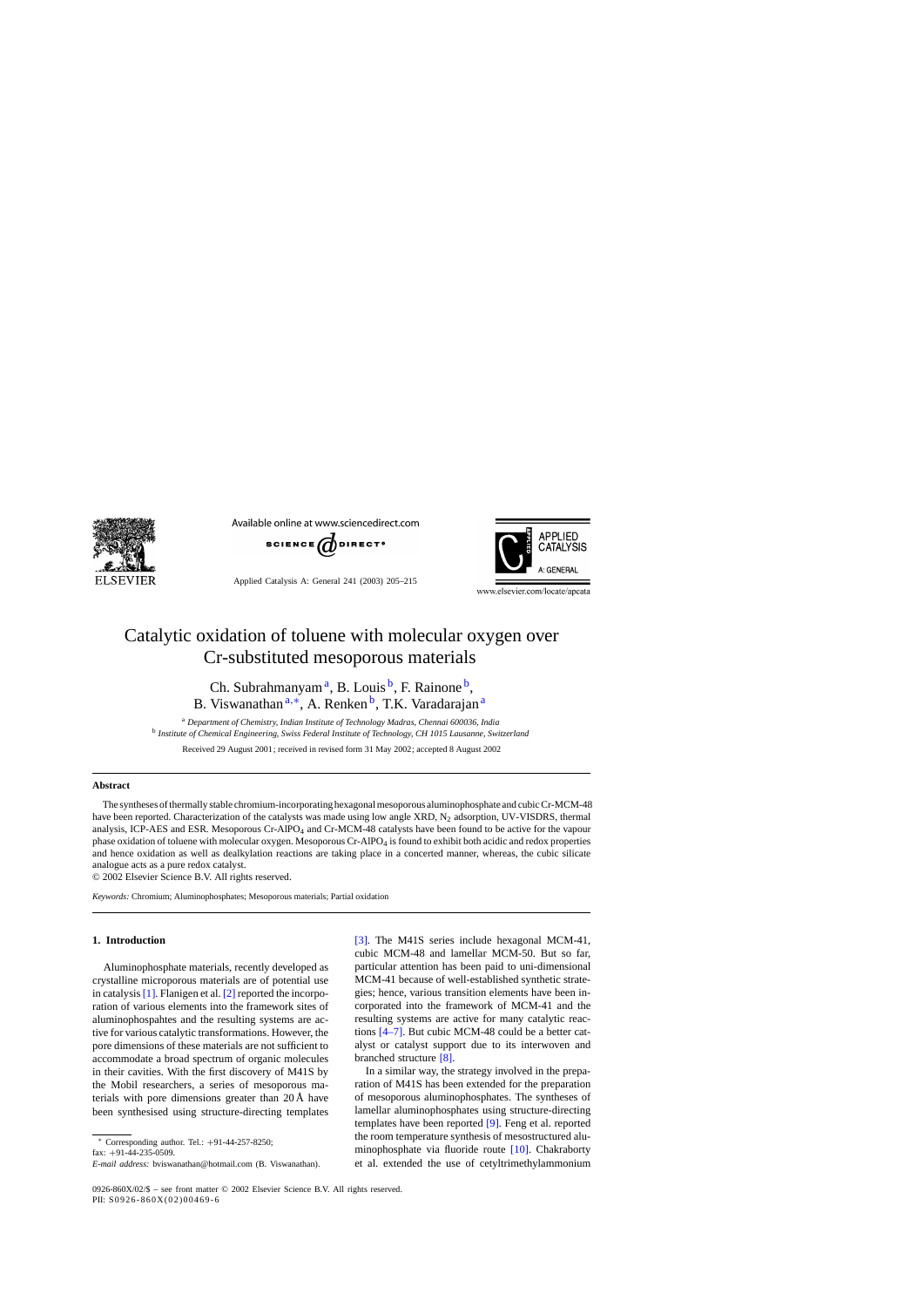<span id="page-1-0"></span>bromide for the synthesis of mesostructured silicoalu-minophosphate [\[11\]. S](#page-9-0)i, Ti and Mn have been successfully incorporated into frameworks [\[12–14\].](#page-9-0) Recently, some catalytic activity of Cr-substituted mesoporous aluminophosphate for the liquid phase oxidation of alkylbenzenes has been reported and it has been observed that mesoporous  $Cr-AIPO<sub>4</sub>$  shows higher activity than its silicate analogue [\[15,16\].](#page-9-0)

In the present work, the synthesis of hexagonal aluminophosphate under hydrothermal synthesis conditions is reported. The catalytic activity of this system is tested for vapour phase oxidation of toluene with molecular oxygen over Cr-substituted AlPO4-based mesoporous material. The data obtained are compared with those obtained with Cr-MCM-48.

## **2. Experimental**

#### *2.1. Synthesis*

Cr-AlPO4 mesoporous material and Cr-MCM-48 have been prepared under hydrothermal conditions using chromium nitrate as chromium source. Cetyltrimethylammonium bromide (CTAB) was employed as surfactant.

- 1. *Chromium-substituted AlPO*<sup>4</sup> *mesoporous samples*: Aluminum hydroxide was added to phosphoric acid under vigorous stirring. Tetramethylammonium hydroxide was added to CTAB and these two solutions were mixed under vigorous stirring. Then the pH was adjusted to 9.5. Chromium precursor was added finally and the stirring was continued for 12h at room temperature. The resulting homogeneous gel had the composition Al2O3:*x*P2O5:*y*Cr2O3:*z*CTAB:TMAOH:  $wH_2O$ , where  $x = 2.0-2.5$ ,  $y = 0.01-0.2$ ,  $z =$ 0.4–0.5 and  $w = 300-350$ . The gel was then autoclaved at 423 K for 24 h and filtered and calcined at 773 K for 6 h to remove the surfactant.
- 2. *Chromium-substituted MCM-48 samples*: Sodium hydroxide was added to an aqueous solution of CTAB and the mixture was stirred for 30 min. To this tetraethylorthosilicate, an aqueous solution of chromium precursor was added. The resulting



Fig. 1. XRD patterns of mesoporous Cr-AlPO<sub>4</sub>: (a) uncalculated; (b) calculated.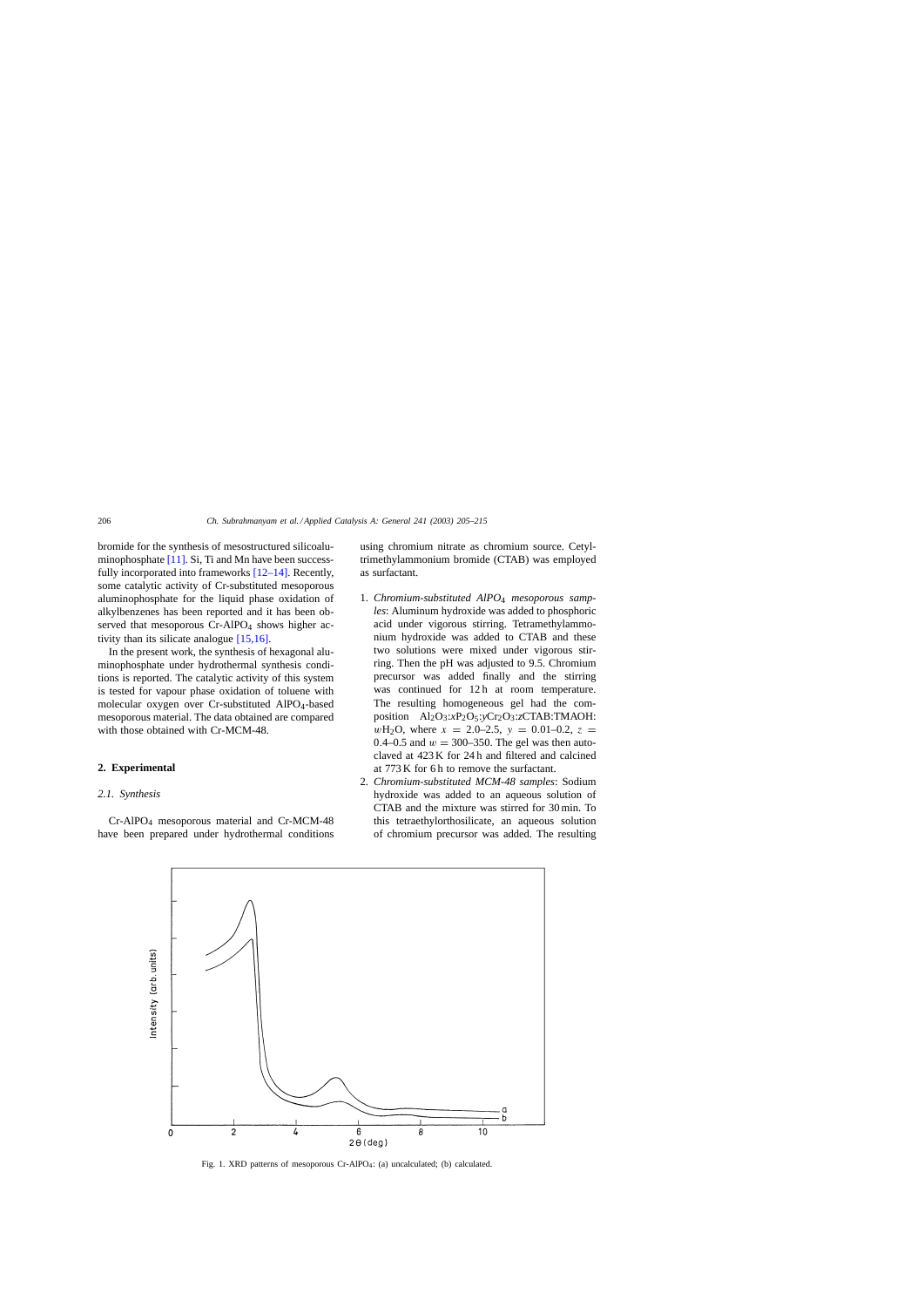<span id="page-2-0"></span>homogeneous gel was found to have the composition  $SiO_2:Cr_2O_3:CTAB:Na_2O:EtOH:H_2O =$ 2.0:0.015:0.24:0.5:5.0:195. The gel was stirred for 3 h at room temperature and autoclaved at 423 K for 10 h. Filtration followed by calcination at 823 K for 6 h resulted in the formation of Cr-MCM-48 [\[17\].](#page-10-0) For comparison of the surface area, the same procedure has been employed to prepare Si-MCM-48.

#### *2.2. Catalytic activity*

The experimental set-up consisted of three parts: the gas supply system, the reactor and the analysis system. The gases  $O_2$  (99.995%), and Ar (99.998%) (Carba-Gas, Lausanne, Switzerland) were used without further purification. The feed was regulated through mass flow controllers. Gas mixtures A and B were mixed at a pressure of 101 kPa. Flow A contained oxygen, argon and toluene vapour. Flow B was used for the pretreatment of the catalyst with hydrogen and oxygen or with pure argon. The loading of the catalyst and the gas flow were maintained constant throughout the study at 0.2 g and 1 ml/s. The catalyst was diluted with quartz powder in a 1:1 ratio. All lines and valves were heated up to 423 K in order to avoid any condensation of the products. The catalyst was pretreated in  $O_2$  (40 vol.%  $O_2$ , rest Ar) at 573 K before the reaction. The temperature was decreased and the flow was switched to the mixture of 2 vol.% toluene plus 40 vol.%  $O_2$  in Ar.

## *2.3. Characterization of the catalyst and reaction products*

The low-angle X-ray diffraction pattern of the sample was recorded on a Siemens D500  $(\theta/2\theta)$  using monochoromatised Cu K $\alpha$  radiation ( $\lambda = 1.5406 \text{ Å}$ ) with a scan speed of 1°/min over the range  $2° < 2\theta$  <



Fig. 2. XRD patterns of Cr-MCM-48: (a) uncalculated; (b) calculated.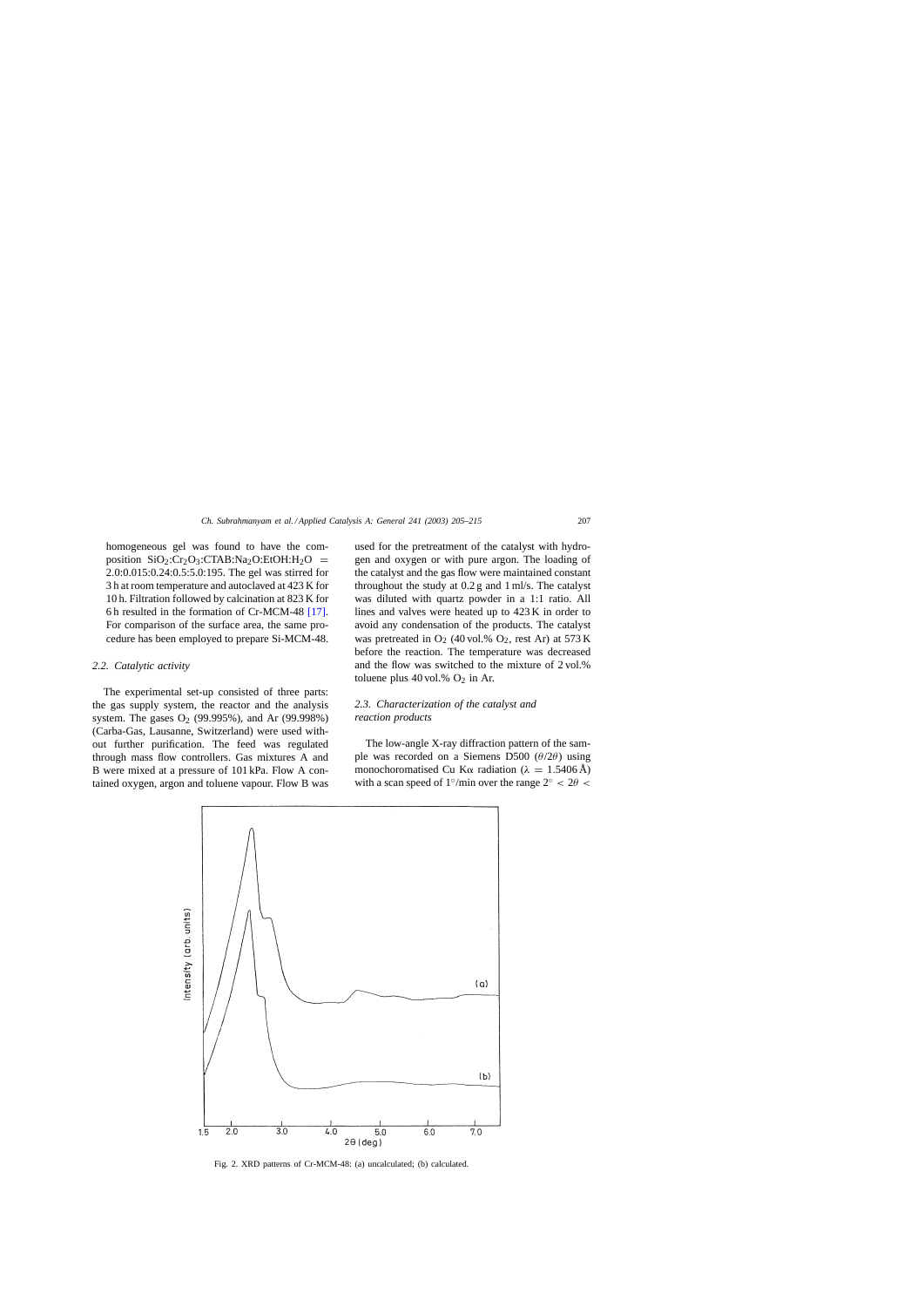10◦. High resolution transmission electron microscopic images were observed with a Philips EM430ST operated at 300 kV. Thermal analyses of the samples were made with a thermal analyser (Perkin-Elmer model TGA 7) at a heating rate of  $20^{\circ}$ C/min. Diffusive reflectance UV-Vis spectroscopy was carried out on a Cary 5E UV-Vis-NIR spectrophotometer. ESR spectra were recorded with a Varian E-112 spectrometer at room temperature.  $N_2$  adsorption–desorption measurements at 77 K were made using a CE instruments, Sorptomatic 1990. The sample was out-gassed at 473 K for 12 h. Temperature-programmed-reduction (TPR) studies were done using 100 mg of the catalyst loaded in a quartz reactor. The samples were first treated with argon for 1 h at room temperature, followed by  $H_2/Ar$ . Desorption was carried out at a heating rate of 10 ℃/min. Temperature-programmed desorption of ammonia has been carried out in order to find out the presence of acid sites in mesoporous Cr-AlPO4. A Blazers QMG-421 mass-spectrometer and a Perkin-Elmer Autosystem XL gas chromatograph were used for the gas-phase analysis. ICP-AES has been used to obtain elemental composition. Toluene and other organic products were separated in an SPB-5 capillary column and analysed by FID. Ar/O<sub>2</sub>, CO, CO<sub>2</sub> and H<sub>2</sub>O were analysed in a Carboxen-1010 capillary column and analysed by TCD.

#### **3. Results and discussion**

# *3.1. XRD*

XRD patterns of the mesoporous aluminophosphates are shown in [Fig. 1.](#page-1-0) As-synthesized materials show a  $d_{100}$ -spacing of 3.50 nm. Upon calcinations, this spacing decreased to 3.34 nm, indicating less long-range crystallographic order. The as-synthesised mesoporous Cr-AlPO4 material also shows weaker but clear peaks corresponding to 1 1 0 and 2 0 0 reflections that can be indexed on the basis of a hexagonal lattice. The pH value of the synthesis gel was adjusted to 9.5 with tetramethylammonium hydroxide. When NaOH or NH<sub>4</sub>OH was used as base instead of tetramethylammonium hydroxide, only amorphous material was obtained. The function of organic ammonium cation from TMAOH is probably to modify the strength of the electrostatic interactions between the aluminophosphate species and the cationic surfactant micelle assembly to form the  $S^+$  I<sup>-</sup>/TMA<sup>+</sup> ion pair. If either NaOH or NH4OH is used, the smaller cations  $Na<sup>+</sup>$ ,  $NH<sub>4</sub><sup>+</sup>$  compete with the aluminophosphate species and thus restrict the interaction with the positively charged cationic surfactant. It was observed that aluminium hydroxide is a better aluminium source, since it might provide a less polymerised aluminophosphate network that is favourable for the assembly of the mesostructure [\[18,19\].](#page-10-0)

XRD patterns of the Cr-MCM-48 materials are shown in [Fig. 2.](#page-2-0) Highly ordered MCM-48 mesoporous materials consistent with *Ia*3*d* cubic symmetry were obtained. In this approach, MCM-48 materials have been synthesised at lower concentrations of the template. Cr-MCM-48 shows a maximum intense peak corresponding to (2 1 1) with a *d*-spacing value of 3.59 nm. This spacing upon calcination decreased to 3.36 nm, indicating the contraction of the structure during calcination. However, the peak intensity remains the same, indicating that the material maintains the same morphology after calcination. Fig. 3 represents the transmission electron microscopic image of the Si-MCM-48. It can be seen that ordered mesoporous material has been synthesised under the reaction conditions.



Fig. 3. Transmission electron microscopic image of MCM-48.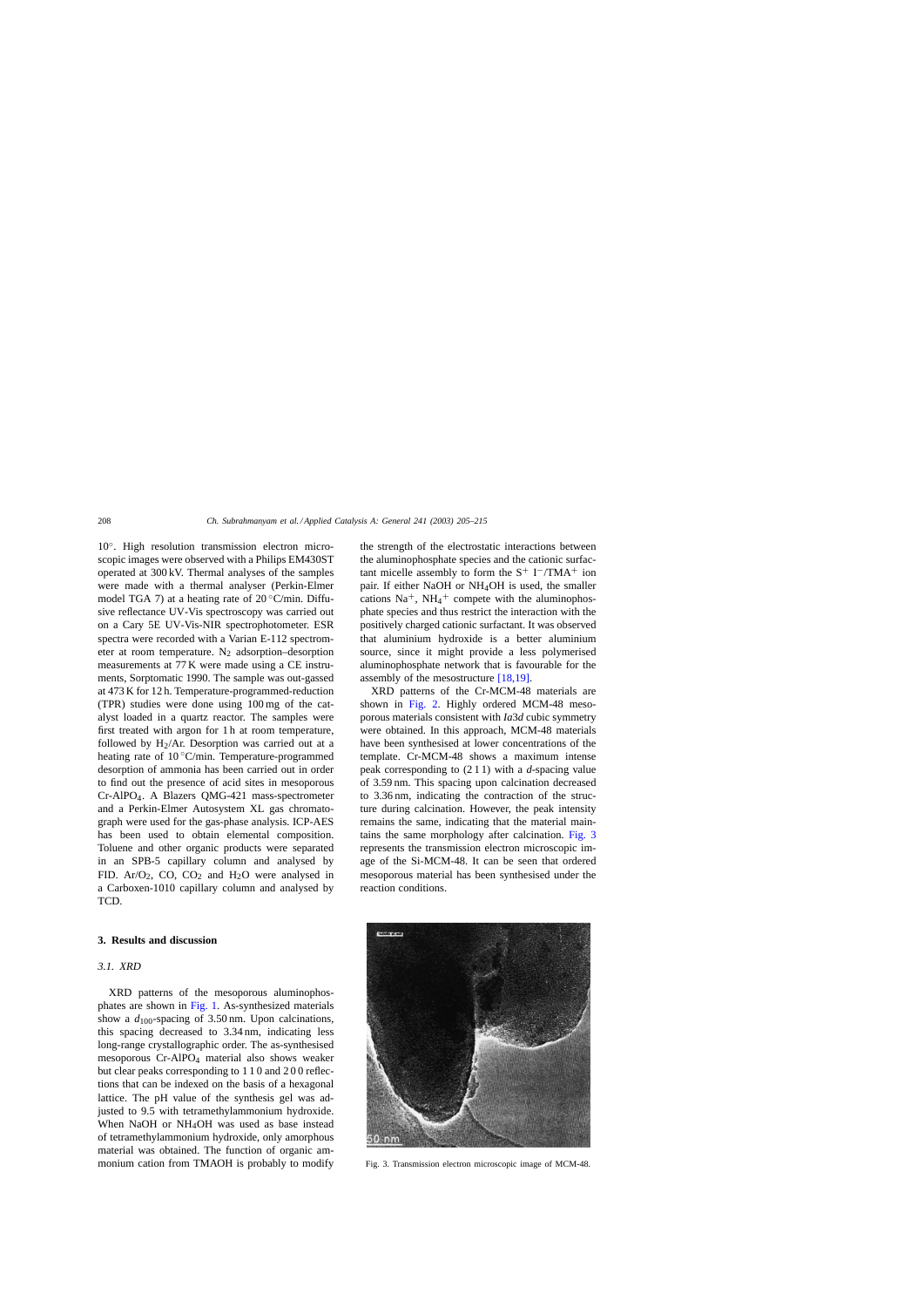## *3.2. Chemical analysis and N*<sup>2</sup> *adsorption studies*

Substitution of chromium in mesoporous aluminosilicate and aluminophosphate network has been verified by ICP analysis, which resulted in 0.87 mass% in mesoporous Cr-AlPO<sub>4</sub> and 0.93 mass% in Cr-MCM-48 respectively. Chemical composition of the materials is Al:P: $Cr = 0.92$ :0.98:0.087 for mesoporous  $Cr-AIPO_4$  and  $Si:Cr = 0.91:0.093$  for  $Cr-MCM-48$ . Nitrogen adsorption–desorption isotherms of the  $Cr-AIPO<sub>4</sub>$  and  $Cr-MCM-48$  are shown in Fig. 4. Mesoporous Cr-AlPO4 mesoporous material shows a type IV isotherm with a small hysteresis loop characteristic of mesoporous materials. For all samples (Cr-AlPO4 and Cr-MCM-48), the isotherms are similar, having an inflection around  $p/p_0 = 0.2{\text -}0.4$  characteristic of



Fig. 4. N2 adsorption-desorption isotherms of (a) mesoporous Cr-AlPO4; (b) Cr-MCM-48.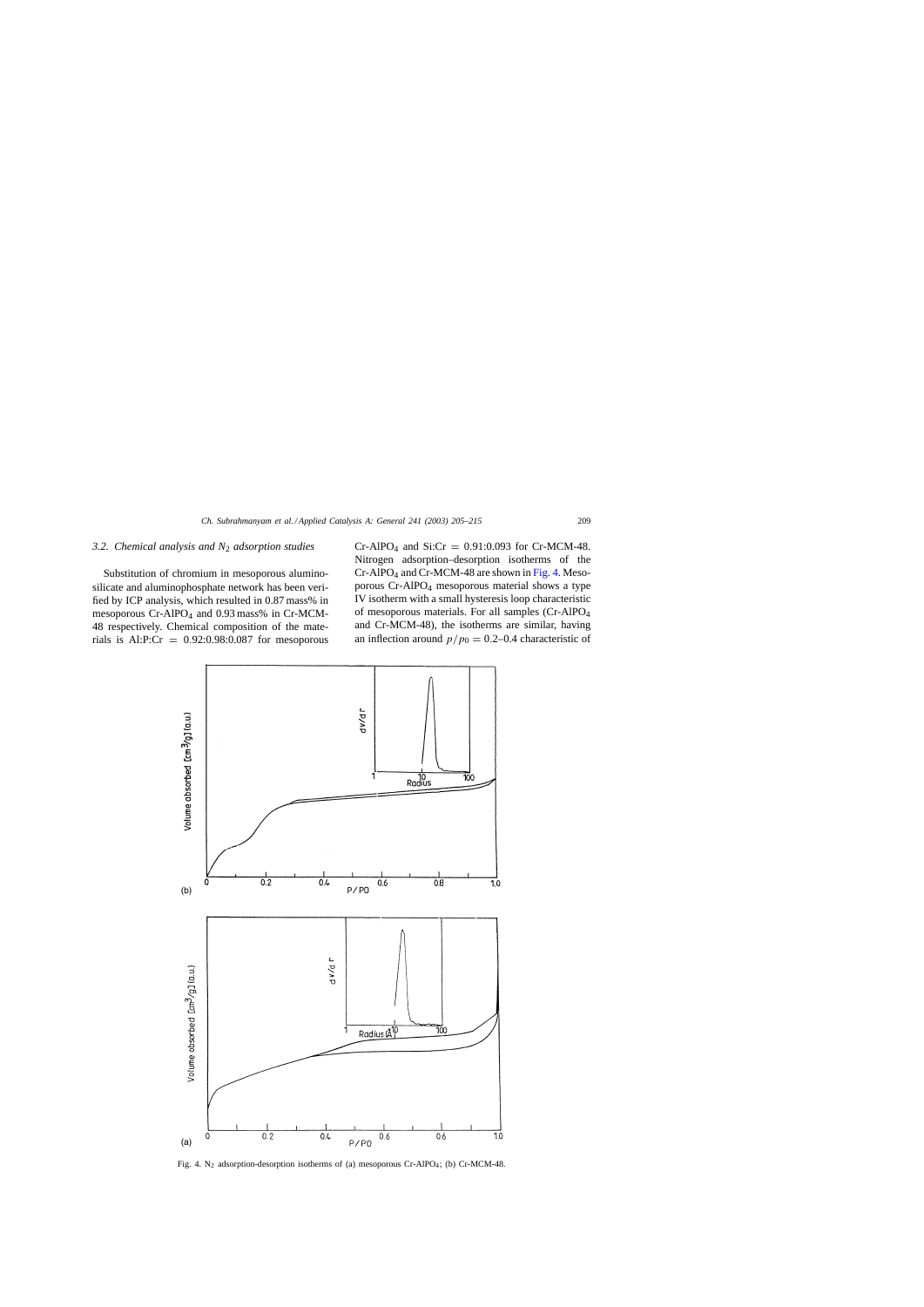| Catalyst          | $d$ (uncalculated, $\dot{A}$ ) | d (calculated, $\dot{A}$ ) | a(A)               | <b>BET</b> surface<br>area $(m^2/g)$ | Pore size $(\AA)$ | Pore volume<br>$\rm (cm^3/g)$ |
|-------------------|--------------------------------|----------------------------|--------------------|--------------------------------------|-------------------|-------------------------------|
| AlPO <sub>4</sub> | $34.5^{\rm a}$                 | $33.0^a$                   | 38.10 <sup>c</sup> | 685                                  | 28                | 0.65                          |
| $Cr-AlPO4$        | 35.0 <sup>a</sup>              | $33.4^a$                   | 38.56 <sup>c</sup> | 490                                  | 29                | 0.51                          |
| $MCM-48$          | 33.7 <sup>b</sup>              | 32.9 <sup>b</sup>          | 80.5 <sup>d</sup>  | 1020                                 | 29                | 0.99                          |
| Cr-MCM-48         | 35.9 <sup>b</sup>              | $33.6^{b}$                 | 82.4 <sup>d</sup>  | 640                                  | 29                | 0.70                          |

Table 1 Physico-chemical properties of studied catalysts

 $d a = d_{211}\sqrt{(h^2 + k^2 + l^2)}$ .

mesoporous materials. The BET surface area of the Cr-AlPO<sub>4</sub> mesoporous material is  $\sim$ 500 m<sup>2</sup>/g and that of Cr-MCM-48 is  $\sim$ 640 m<sup>2</sup>/g. In both the cases, the pore size distributions calculated on the basis of BJH analysis from the desorption branch of the isotherms show a narrow distribution with a maximum around 29 Å. Data on physico-chemical properties of the catalysts studied are given in Table 1.

#### *3.3. Thermal analysis*

Thermograms of Cr-AlPO<sub>4</sub> mesoporous material and MCM-48 are shown in Fig. 5. The thermogram of as-synthesised mesoporous  $AIPO<sub>4</sub>$  shows (Fig. 5a) mainly two weight loss regions, one corresponding to loss of physi-sorbed water  $\langle 373 \text{ K} \rangle$  and the second and the main weight loss in the temperature range 450–550 K corresponding to loss of organic template. The mesoporous Cr-AlPO<sub>4</sub> is stable up to  $1073$  K.

The thermogram of the Cr-MCM-48 is given in Fig. 5b, which also shows two main weight loss regions: the first one corresponds to loss of physi-sorbed water below 373 K and the second and main weight loss in the temperature range 473–523 K corresponds to removal of the template. These catalysts are stable up to 1073 K.

# *3.4. Temperature-programmed desorption of ammonia*

[Fig. 6](#page-6-0) represents temperature-programmed desorption of ammonia in the temperature range 323–823 K. A broad desorption pattern indicates a large distribution of different types of acid sites. Deconvolution



Fig. 5. TGA of (a) mesoporous Cr-AlPO4; (b) Cr-MCM-48.

 $a^{a} d_{100}.$ <br>  $b^{b} d_{211}.$ <br>  $c^{a} = 2d_{100}/\sqrt{3}$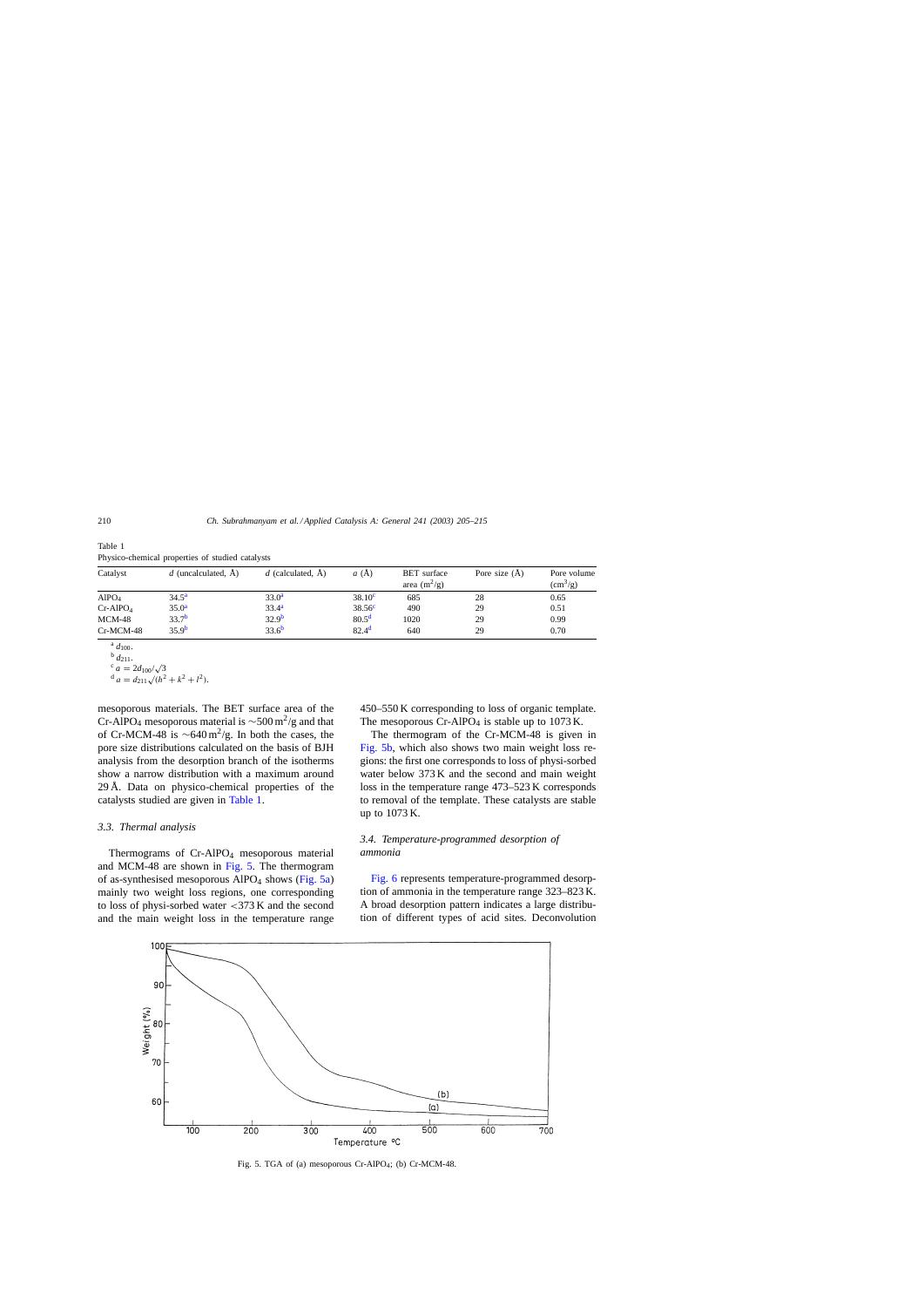<span id="page-6-0"></span>

Fig. 6. TPDA profiles of mesoporous Cr-AlPO4.

of the profile results in three distinct peaks in the range 323–623, 473–723 and 573–823 K. The three desorption peaks can be assigned to weakly acidic, moderately acidic and strongly acidic groups, respectively.

#### *3.5. UV-VISDRS*

Fig. 7 shows UV-VISDRS spectra of as-synthesised and calcined mesoporous Cr-AlPO<sub>4</sub> and Cr-MCM-48 samples. As-synthesised mesoporous Cr-AlPO<sub>4</sub> shows

![](_page_6_Figure_6.jpeg)

Fig. 7. Diffuse reflectance UV-Vis spectra of (a) mesoporous Cr-AlPO4 uncalculated; (b) mesoporous Cr-AlPO4 calculated; (c) Cr-MCM-48 uncalculated; (d) Cr-MCM-48 calculated.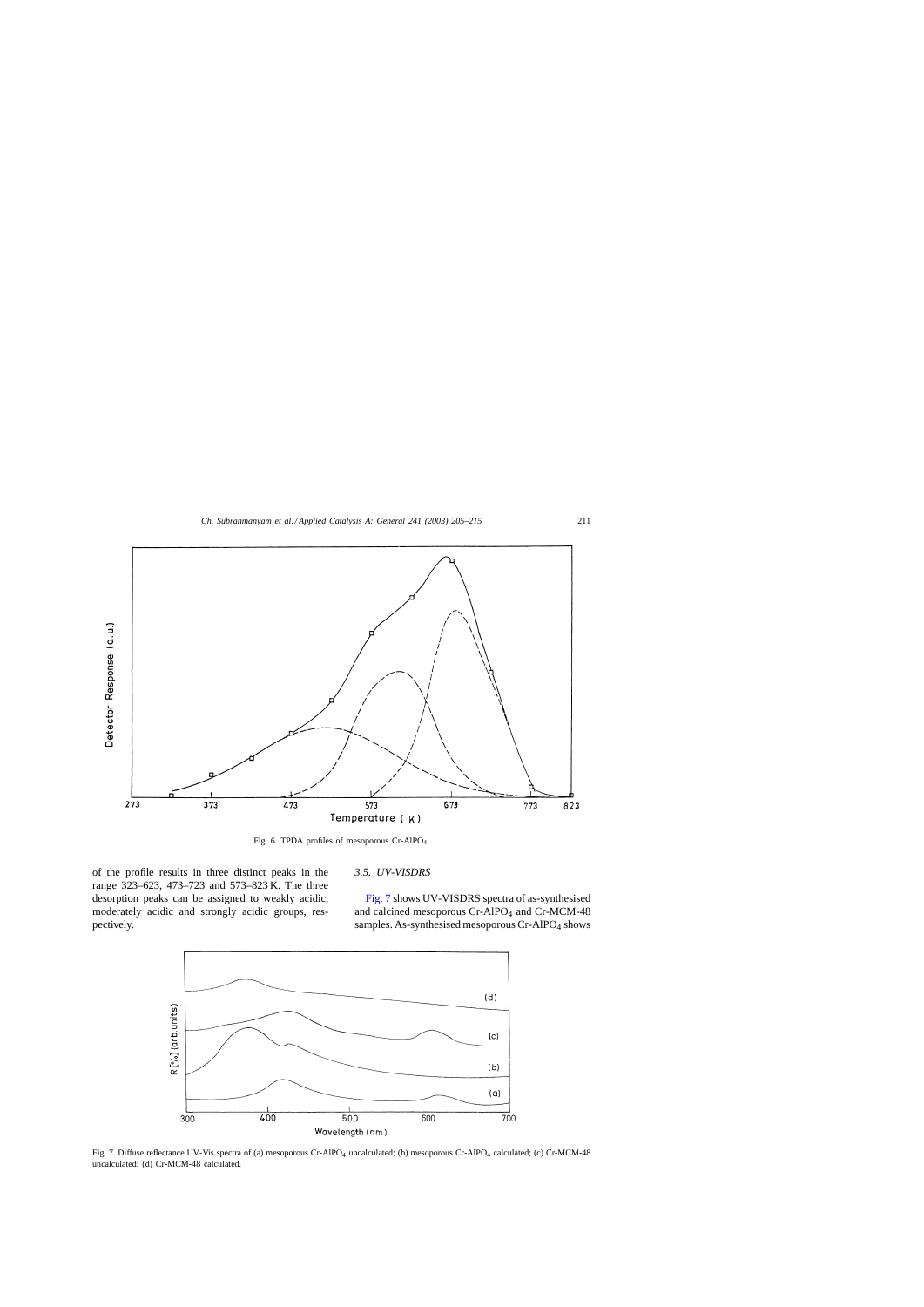<span id="page-7-0"></span>bands around 610 and 440 nm. These bands are characteristic of trivalent chromium in octahedral co-ordination and occupying extra framework sites rather than being substituted at tetrahedral framework sites. This could be due to a large difference in LFSE between these two geometries [\[20\].](#page-10-0) On calcination, a new charge transfer band centred at 370 nm is observed, along with a shoulder at 440 nm. This CT band could be due to O (2p)  $\rightarrow$  Cr<sup>6+</sup> (3d<sup>0</sup>) and/or Cr<sup>5+</sup>

 $(3d<sup>1</sup>)$  charge transfer transitions viz., chromate-or dichromate-like species in tetrahedral environment [\[21\].](#page-10-0)

As-synthesised Cr-MCM-48 also shows Cr(III) characteristic bands around 610 and 440 nm, which upon calcination has resulted in an additional charge transfer band around 370 nm, indicating the presence of chromate-or dichromate-like species in tetrahedral environment. The existence of chromium in both  $+5$ 

![](_page_7_Figure_4.jpeg)

Fig. 8. ESR of (a) mesoporous Cr-AlPO4 uncalculated; (b) Cr-AlPO4 calculated; (c) Cr-MCM-48 uncalulated; (d) Cr-MCM-48 calculated.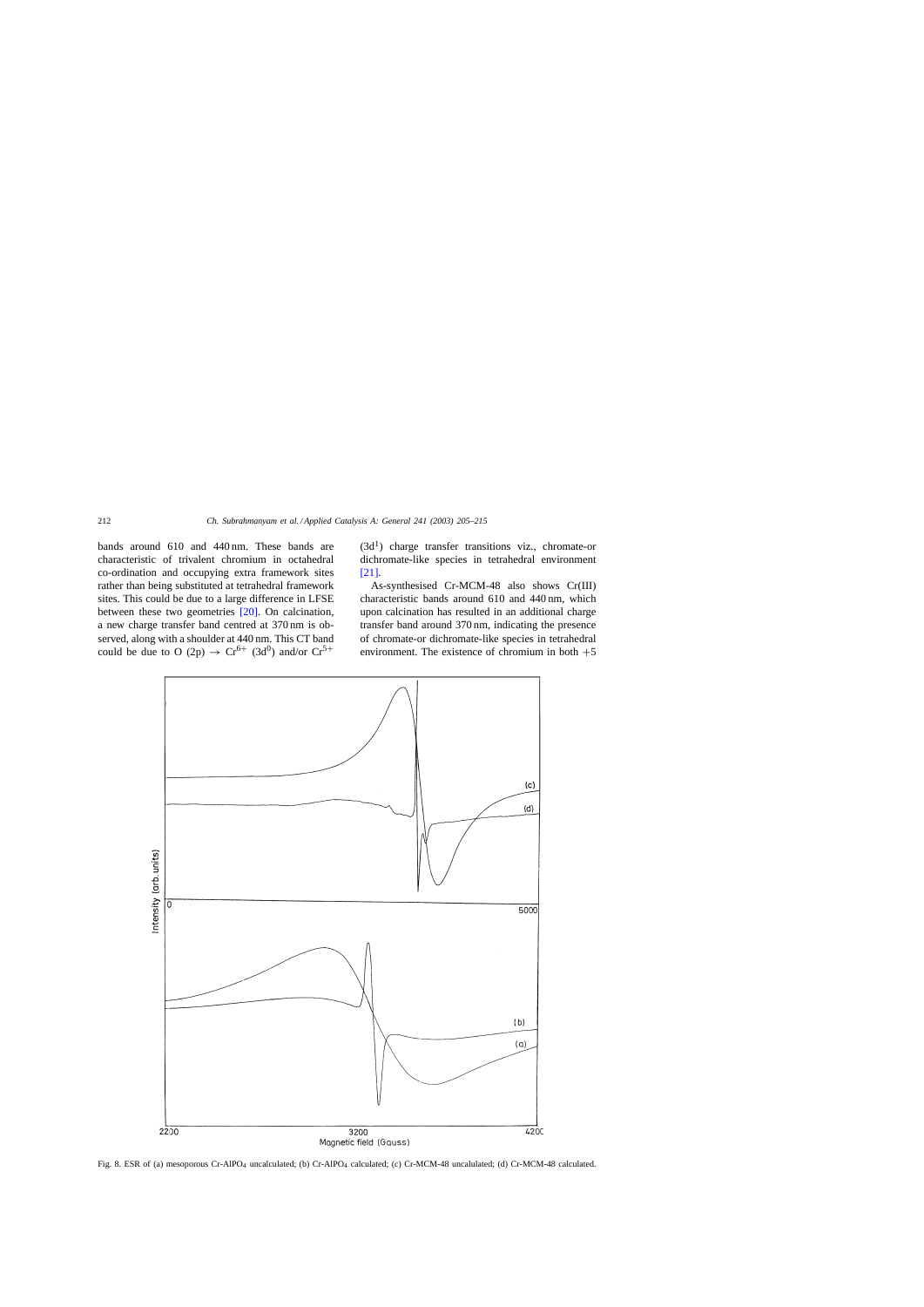and +6 oxidation states has been further confirmed by ESR spectroscopy.

#### *3.6. ESR spectroscopy*

ESR spectra of as-synthesised and calcined meso-porous Cr-AlPO<sub>4</sub> are shown in [Fig. 8.](#page-7-0) As-synthesised material shows a broad singlet with *g* value of 1.98, indicating  $Cr^{3+}$  ions in octahedral co-ordination [\[22\].](#page-10-0) The ESR spectrum of calcined mesoporous Cr-AlPO4 shows a *g* value at 1.97, characteristic of pentavalent chromium in tetrahedral or distorted tetrahedral co-ordination. In a similar way, in Cr-MCM-48 as-synthesised material the presence of a broad signal around  $g \sim 1.98$  suggests the presence of trivalent chromium in octahedral coordination. On calcination, the signal intensity partially decreased, resulting in a narrow signal centred at  $g \sim 1.97$  which is characteristic of pentavalent chromium in tetrahedral co-ordination [\[22\].](#page-10-0)

## *3.7. Gas-phase selective oxidation of toluene on Cr-containing mesoporous catalysts*

TPR patterns of the studied catalysts in the temperature range 323–973 K are shown in Fig. 9. The TPR pattern of mesoporous  $Cr-AIPO<sub>4</sub>$  shows the presence of a single peak at about 713 K, whereas, a broad reduction peak, which is centred at 730 K is observed for Cr-MCM-48. Activation energies for the toluene oxidation are 54 and 49 kJ/mol on mesoporous Cr-AlPO4 and Cr-MCM-48, respectively. Typical results on toluene oxidation in the temperature range 523–648 K over mesoporous Cr-AlPO4 and Cr-MCM-48 are given in Tables 2 and 3. Benzaldehyde, benzene,  $CO<sub>2</sub>$  and  $CO$  are the reaction

![](_page_8_Figure_6.jpeg)

Fig. 9. TPR patterns of (a) mesoporous  $Cr-AIPO<sub>4</sub>$ ; (b)  $Cr-MCM-48$ .

products observed on Cr-AlPO4. On the surface of the mesoporous Cr-AlPO4, both oxidation and dealkylation reactions take place simultaneously, leading to benzaldehyde and benzene as main products, whereas the redox nature of the Cr-MCM-48 governs the oxidation of toluene, giving aldehyde as the main product. The formation of benzene as a result of dealkylation reaction predominates on acid  $(A1^{3+})$  sites, whereas, on redox sites  $(Cr^{5+/6+})$  oxidation of toluene is taking place, leading to benzaldehyde.

The absence of the coupled products indicates that the reaction is taking place in a concerted manner where adsorption of toluene takes place parallel to the lattice. Oxygen atoms are adsorbed on the sites adjacent to the site holding the carbon atom of the methyl

Table 2

Catalytic activity of mesoporous Cr-AlPO<sub>4</sub> for the oxidation of toluene with molecular oxygen

| Temperature (K) | Conversion of  | Product selectivity (%) |         |              |  |
|-----------------|----------------|-------------------------|---------|--------------|--|
|                 | toulene $(\%)$ | Benzaldehyde            | Benzene | $(CO2 + CO)$ |  |
| 523             | 0.75           | 91.0                    | 2.4     | 6.6          |  |
| 548             | 0.90           | 83.5                    | 2.6     | 13.9         |  |
| 573             | 1.40           | 60.4                    | 3.0     | 36.6         |  |
| 598             | 2.23           | 50.6                    | 6.1     | 43.3         |  |
| 623             | 4.85           | 42.4                    | 8.2     | 49.4         |  |
| 648             | 9.19           | 25.3                    | 12.4    | 62.3         |  |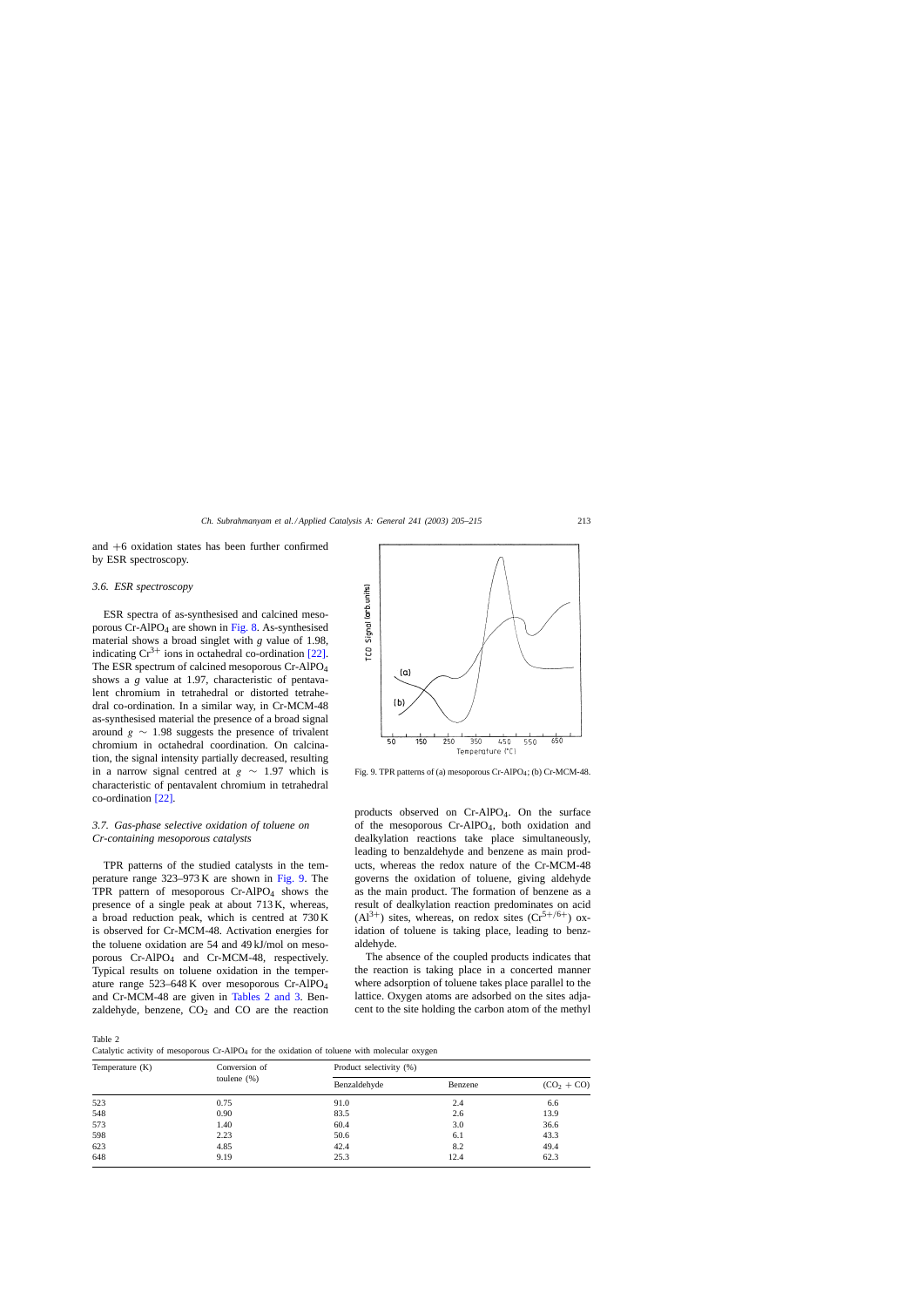<span id="page-9-0"></span>Table 3 Catalytic activity of Cr-MCM-48 for the oxidation of toluene with molecular oxygen

| Temperature | Conversion of<br>toulene $(\%)$ | Product selectivity (%) |              |  |
|-------------|---------------------------------|-------------------------|--------------|--|
| (K)         |                                 | Benzaldehyde            | $(CO2 + CO)$ |  |
| 523         | 0.90                            | 75.39                   | 24.61        |  |
| 548         | 1.24                            | 61.57                   | 38.43        |  |
| 573         | 2.20                            | 44.76                   | 55.24        |  |
| 598         | 3.40                            | 33.90                   | 66.10        |  |
| 623         | 6.88                            | 20.62                   | 79.38        |  |
| 648         | 11.33                           | 16.0                    | 84.0         |  |

group. One of these sites donates its oxygen to the carbon atom of the methyl group, leading to the formation of carbon monoxide. Another oxygen atom reacts with hydrogen atoms of the methyl group, giving rise to water. Donation of hydrogen atoms from the acidic sites to the ring carbon completes the reaction with the formation of benzene.

At lower temperatures, redox properties of mesoporous  $Cr-AIPO<sub>4</sub>$  influence the reaction, leading to the formation of benzaldehyde in excess. As the temperature is increased, the selectivity to benzaldehyde drops down whereas the selectivity towards benzene increases, indicating the influence of acidity function. The conversion of toluene increased with increase of temperature. At higher temperatures,  $CO<sub>x</sub>$  products may be mainly formed by consecutive oxidation of primary products.

In contrast, Cr-MCM-48 acts as a pure redox catalyst, giving rise to only benzaldehye as oxidation product. Further oxidation of benzaldehyde gives  $CO<sub>2</sub>$  and  $H<sub>2</sub>O$ . No significant amount of benzoic acid was detected on either catalyst. This confirms that the formation of aldehyde is a slow and rate-determining step and that further oxidation takes place at faster rate. The catalyst could be reused after calcination in air for 5 h at 673 K. The loss of catalytic activity in the second run is ∼5%.

### **4. Conclusions**

Hexagonal mesoporous aluminophosphates-containing chromium could be successfully synthesized with better crystallinity. The system retains its morphology even after the removal of surfactant. Mesoporous  $Cr-AIPO<sub>4</sub>$  exhibits both acidic and redox properties by promoting dealkylation and oxidation in a concerted manner, whereas, under the same experimental conditions, Cr-MCM-48 promotes only oxidation. On mesoporous Cr-AlPO<sub>4</sub> it is observed that, at lower temperatures, oxidation of toluene is favoured, whereas, at higher temperatures dealkylation reactions govern the final products formed.

## **Acknowledgements**

The authors are thankful to Dr. Kiwi-Minsker, EPFL and Prof. D.V.S. Murthy, IIT Madras for fruitful discussions. We also thank M.R.K. Prasad and Suja for their help in characterising the catalysts.

## **References**

- [1] S.T. Wilson, B.M. Lok, C.A. Messina, T.R. Cannan, E.M. Flanigen, J. Am. Chem. Soc. 104 (1982) 1176.
- [2] E.M. Flanigen, B.M. Lok, R.L. Patton, S.T. Wilson, in: Proceedings of the Seventh International Zeolite Conference, Tokyo, Japan, 1986, p. 103.
- [3] J.C. Vartuli, K.D. Schmitt, C.T. Kresge, W.J. Roth, M.E. Leonowicz, S.B. McCullen, S.D. Hellring, J.S. Beck, J.L. Schlenker, D.H. Olson, E.W. Sheppard, Chem. Mater. 6 (1994) 2317.
- [4] P.T. Tanev, T.J. Pinnavaia, Science 267 (1995) 865.
- [5] K.M. Reddy, I. Moudrakovski, A. Sayari, J. Chem. Soc. Chem. Commun. (1994) 1059.
- [6] N. Ulagappan, C.N.R. Rao, J. Chem. Soc. Chem. Commun. (1995) 875.
- [7] R.K. Rana, B. Viswanathan, Catal. Lett. 52 (1998) 259.
- [8] Ch. Subrahmanyam, B. Viswanathan, T.K. Varadarajan, Bull. Catal. Soc. India 10 (6) (2000) 1.
- [9] S. Ayyappan, C.N.R. Rao, J. Chem. Soc. Chem. Commun. (1997) 575.
- [10] Y. Feng, J. Xia, X. Feng, G.D. Stucky, J. Chem. Soc. Chem. Commun*.* (1997) 949.
- [11] B. Chakraborty, A.C. Pulikottil, S. Das, B. Viswanathan, J. Chem. Soc. Chem. Commun. (1997) 911.
- [12] M.P. Kapoor, A. Raj, Appl. Catal. A: Gen. 203 (2000) 311.
- [13] T. Kimura, Y. Sugahara, K. Kuroda, J. Chem. Soc. Chem. Commun. (1998) 559.
- [14] T. Kimura, Y. Sugahara, K. Kuroda, Chem. Mater*.* 11 (1999) 508.
- [15] Ch. Subrahmanyam, B. Louis, F. Rainone, B. Viswanathan, A. Renken, T.K. Varadarajan, Catal. Commun. 3 (2002) 45.
- [16] Ch. Subrahmanyam, B. Viswanathan, T.K. Varadarajan, Bull. Catal. Soc. India 1 (2002) 52.